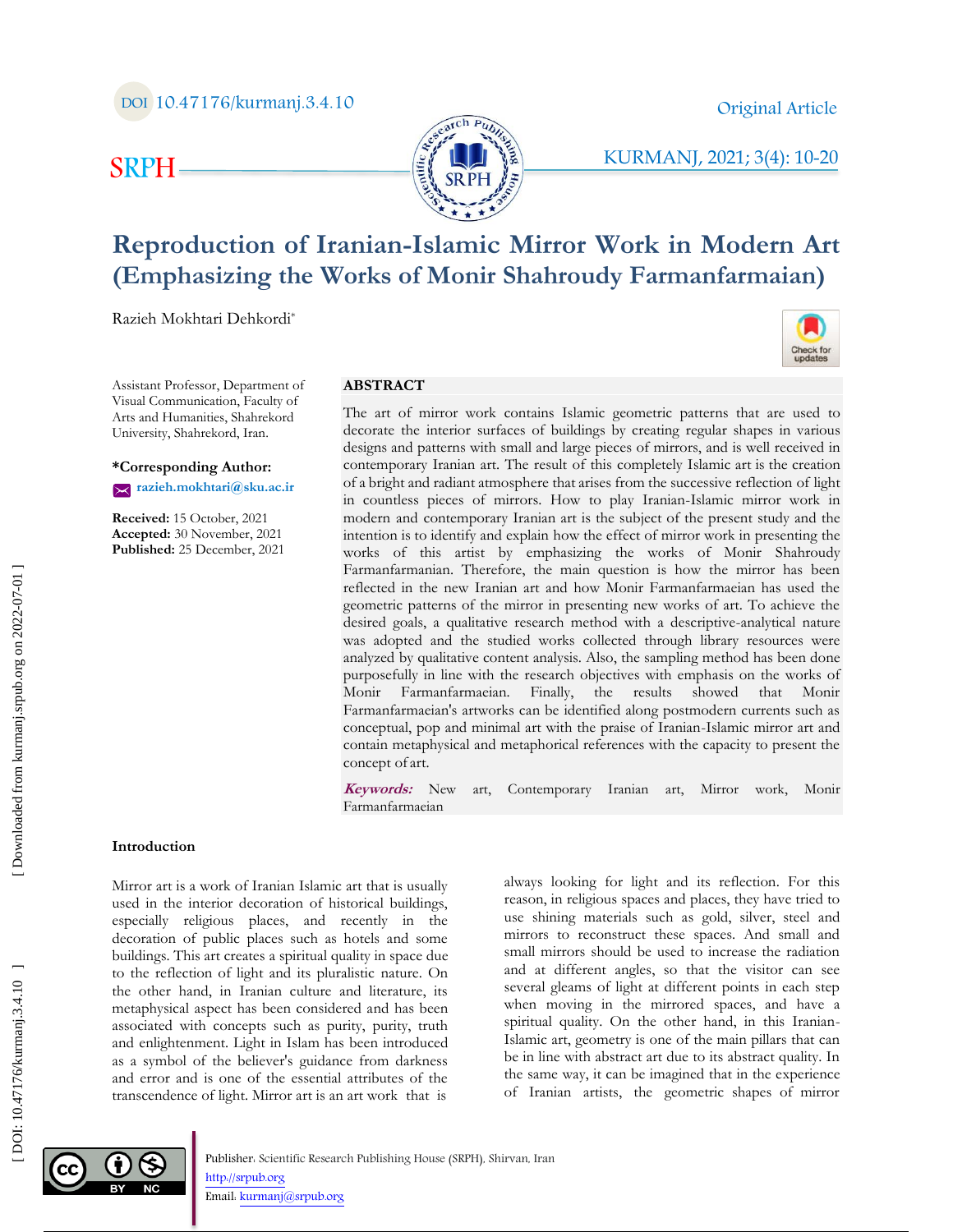patterns are a source of inspiration for achieving a kind of geometric abstraction in modern Iranian art. Monir Shahroudy Farmanfarmaeian is one of the most modern Iranian women geometric artists who forms the basis of the geometry of her art. The system of engineering and mathematical wisdom that is revealed in the heart of the works of the commanders in the form of a mirror is completely continuous and nonhierarchical. Trying to continue the potential possibilities in the concept and forms of commanders is to re -read the art of mirror work in the form of a new aesthetic. A new look at the ancient tradition of showing geometric abstraction in Iranian modernism. Attractive mirrors and stained -glass dishes of Farmanfarmayian are the result of the successful combination of traditional Safavid mirror work with the abstract approach of the present age.

Farmanfarmayian's works are presented in the form of a collection of geometric shapes, which he has displayed in a dazzling and numerous varieties. Mirrors and glassware painted by Farmanfarmayian is an outstanding combination of 16<sup>th</sup> century Safavid mosaic mirror art and contemporary abstract trends. Her fascination with local handicrafts and traditional crafts is not a nostalgic look at the past, but an injection and continuation of a formal and conceptual potential. According to him, the art of mirror work, despite being several hundred years old, also communicates well with contemporary man. For this reason, in the new living environments, this art is not limited to the sacred places of the houses of aristocracy and classical spirits, and is found in a wider range. With his original works, he tries to offer an interpretation of this type of ancient art, and for this purpose, he is determined to update the aesthetics of this art for modern functions and contemporary taste. Her designs are noticeably more creative and diverse than traditional mirror compositions, and also have a more dynamic shape structure.

#### **Research Methodology**

This research has been done by qualitative method and descriptive -analytical nature. To collect basic information, library resources and documentary methods were used, some samples of which could be downloaded and viewed in cyberspace and the Internet, and some items were received from books. Considering that the focus was on Iranian works, namely the works of Monir Farmanfarmaeian, but to analyze how to represent Iranian -Islamic mirror work in modern art, purposefully 3 examples of Zanele Muholi, Jon Jonas and Mari Katayama as examples of the use of mirrors in art New Western was chosen to draw a general perspective on this art and to explain the hidden angles of the role of this artistic mediator by analyzing these works. Since the focus of the present study is on

modern Iranian art, the works of Monir Farmanfarmaeian were selected as the leading artists in this field. Among the works of this artist, there are many examples that in order to prevent the selection of similar samples based on the research objectives, 8 items were purposefully selected. The selected works were sampled based on visual analysis and qualitative content analysis in accordance with the objectives. Research has been done.

### **Research Background**

No similar research was found in the present study, however, a small number of researches related to the art of mirror work can be enumerated, including: The results of the studies of Reza pour Zarrin and Asghar Javani [ 1] in the article "Comparative study of visual signs in Iranian mirror work and photocollage art" in 2014 in the journal Fine Arts - Visual Arts show that the visual signs used in Iranian mirror work and David Hackney photo collages are used in the same way, regardless of the sum of time and place. Abolfazl Sadeghpour Firouzabad et al. Research has shown that in Shahcheragh shrine, mirror work on plaster covers the entire surface of the wall and ceiling and the technique of mirror work is on the mirror and Mogharnas, which has been worked on the walls, ceiling and cornice and mostly in the form of knot and Islamic designs. Mohammad Aliabadi and Somayeh Jamalian in the article "Recognition of mirror work patterns in Qajar buildings in Shiraz", in Nagreh magazine in 2012, introduces three different uses of the mirror art of Qajar buildings in Shiraz. However, no research has been done on the relationship between mirrors and new art and what separates the issue of this research from other cases is the position of mirror art in modern Iranian art, and on the other hand, it is the only research in the field of identifying the works of Farmanfarmaeian artist.

## **Theorical Foundations o f Research**

The nature of the mirror has been described as a medium for self-knowledge, self-creation, and selfdestruction in various philosophical and psychoanalytic texts. Sigmund Freud derives his theory of melancholy from the narcissus mirror, while Jean -Paul Sartre links the growth of consciousness to the eyes of the "other." However, Jacques Lacan's famous article, "The Mirror Stage, as the Shaper of Function I," has the most impact. In his text, Lacan, a French analyst and philosopher, explains how a child's previous identity is formed differently through the pivotal force of the mirror image, in which the child happily recognizes its similarity. The "other" in the mirror makes it possible to understand the "self" of the person, and it is the division between the "self" and the "other" that stimulates the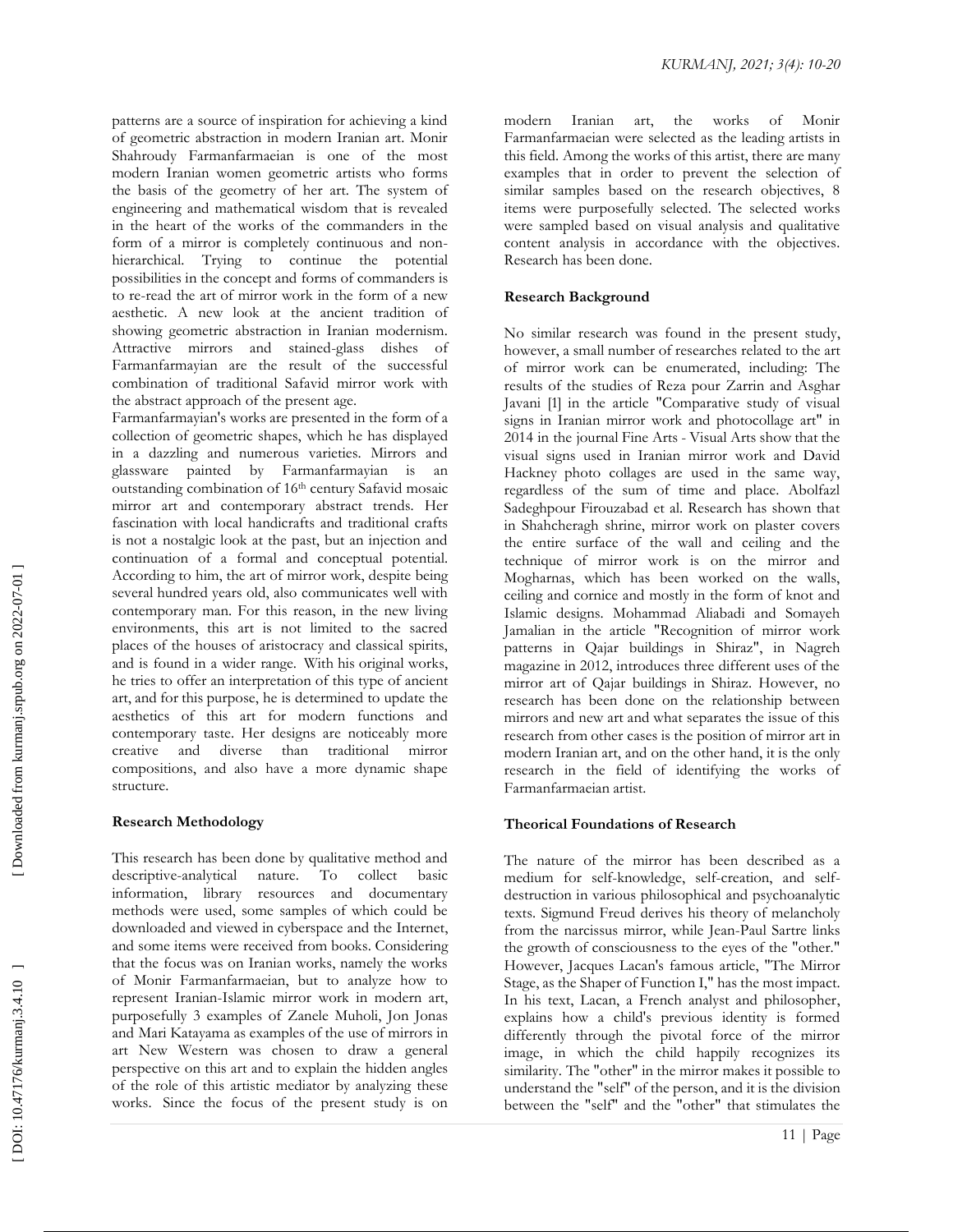process of identification. "Man has always tried to double himself as a means to self-knowledge," writes Michelangelo Pistoletto in his "Last Famous Words." (Pistoletto, 1967) Recognizing your personal image in still water or in a mirror may be one of the first real illusions a person encounter. In addition, the mirror acts as a membrane between the real and virtual worlds.

#### **History of Islamic Iranian Mirror Work**

With the discovery of glass objects belonging to the Parthian and Sassanid eras, it can be imagined that the glass industry was common in Iran at about the same time. The skill of Sassanid glassmakers is very remarkable. They were especially skilled in the art of decorating glass with a glass wheel. One of the most beautiful examples is the first Khosrow Cup, which is kept in the National Library of Paris. Sassanid glassware has designs of imaginary landscapes and images and many colors. Gilan and Mazandaran regions are currently two important centers of glassmaking in this period. Water and mirror have always been considered by Iranians as two symbols of purity, enlightenment, luck, truthfulness and purity, and perhaps using the mirror in the role of one of the arrays is not unrelated to this issue (Riyazi, 1996: 12). But the use of mirror parts and the art of mirror work in the current form, in addition to harmony with the mentioned beliefs, also has economic roots [2: 242].

Glass mirrors that were imported to Iran from Europe, especially Venice, from the tenth century AH (sixteenth century AD) broke during transportation. Iranian artists found an innovative way to use these broken pieces and used them as mirrors [ 3 ]. In the thirteenth century AH (nineteenth century AD), when mirror work became popular and flourished, elegance and precision, thin cups of mirror work were made in Germany and sent to Iran (Riyazi, 1996: 12). These cups could be easily taken and used by Iranian mirror makers in any geometric shapes. In the beginning, mirror work was common in the form of integrated cups on the body of the building. In Chehelston, Isfahan, a large and transparent mirror was installed on the wall above the pond, which was called "the mirror of forty columns" or "world view", and its size and brightness was such that the image of people entering Chehelston through the "Arab door" Were seen in the mirror (Jaberi Ansari, 1249 : 344). Then, the pieces of the mirror gradually became smaller until the end of the thirteenth century AH (nineteenth century AD). The small pieces of the mirror came in the form of triangles, rhombuses, hexagons and other parts, and artists used diamonds. In addition, Iranian mirror makers also used convex glass, which they made into mirrors [4: 401].

The art of mirror work known in Iran belongs to the Safavid period. According to the available documents, it seems that the mirror was used for the first time in decorating the building of the court of Shah Tahmasb Safavid (930 -984 AH / 1524 -1576 AD) in Qazvin (Riyazi, 1996: 11). Knowing that the construction of the court of Qazvin started in 951 AH / 1524 AD and ended in 965 AH / 1558 AD, it can be concluded that the history of using mirrors in the building reaches at least half of the tenth century AH (sixteenth AD). The use of mirrors in buildings, which began in Qazvin, after the transfer of the capital from Qazvin to Isfahan (1007 AH / 1598 AD) in this city and other Iranian cities such as Ashraf (Behshahr) expanded and in the decoration of many palaces of the Safavid period, which According to Chardin, they reached 137 devices in Isfahan alone, and it was used. From the fall of Isfahan in 1135 AH / 1723 AD to the end of the twelfth century AH (eighteenth AD), we do not know of any other mirrored building except the Vakil Palace in Shiraz (Riyazi, 1996:12).

During the Qajar period, a new style of architecture was created and the architects of this time followed the Safavid architects. The architectural art of this time is considered very weak compared to the Safavid period. Only during the long reign of Nasser al -Din Shah Qajar, due to the influence of Western art, architecture and delicate industries such as plastering, mirror work and tiling flourished (construction industry). At the beginning of the fourteenth century AH (end of the nineteenth century AD), mirror artists created two unique works, one was the mirror work of the dark courtyard of Astan Qhods - e - Razavi an d the other was the mirror porch of the new courtyard of the shrine of Hazret e Masoumeh (AS) in Qom. The mirror work of this porch was renewed in 1966 [4: 401].

In the last decades of this century, mirror work significantly went beyond the confines of sacred places and palaces and it was widely used even in some residential houses and public centers such as theaters, restaurants, guest houses, shops and private tombs and other [ 4 : 401] .

#### **The Use of Mirror in Moden Western Art**

Reflections have a long history of symbolism in art, the most common of which is undoubtedly Narcissus, who stared at a lake and became like her own character, a scene recreated by everyone from Caravaggio to Salvador Dali. In contemporary art, the mirror has been used not as a form of allegory, but as a way to look inward and engage with complex ideas of identity and gaze. Zanele Muholi, for example, is an artist known for her powerful paintings that question the politics of race and representation. Through her self-portrait photographs, Zanele Muholi re - imagines a black character and challenges the oppressive standards of beauty that are often ignored by people of color. It is not just about beautiful photos, but also about making political statements. The collection of Muholi works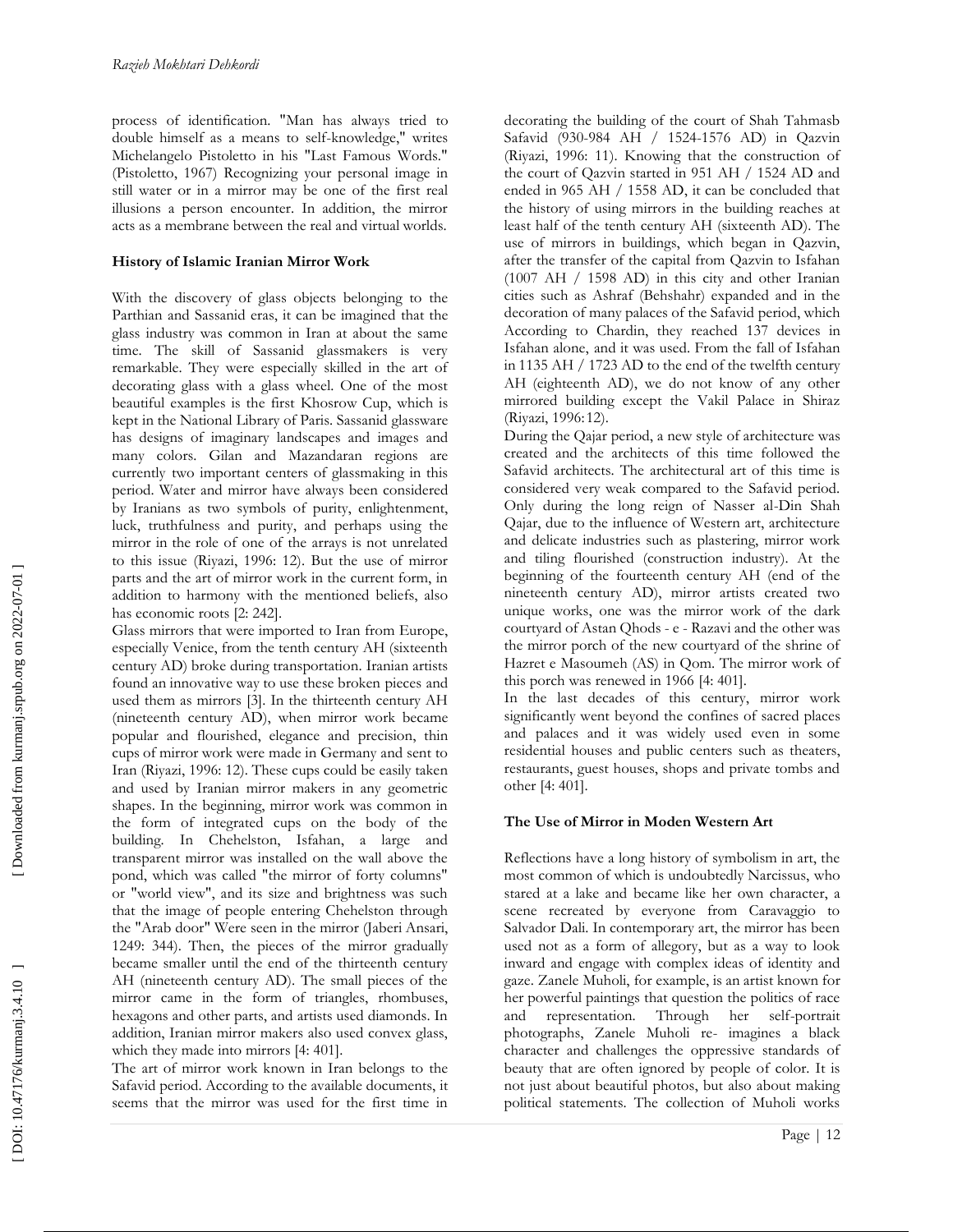related to the mirror expresses beauty and is related to historical events, and confirms those who are skeptical whenever they talk to themselves, whenever they look in the mirror, to say: "You deserve it. "No one has the

right to undermine you - because of your existence, because of your race, because of your gender, because of your gender, because of who you are." (https://www.tate.org.uk/) ( Fig 1).



Figure 1. Zanele Moholi, 2019, Boston (Image source: https://www.tate.org.uk/whats- on/tatemodern/exhibition/zanele - muholi/zanele -muholi)

American artist John Jonas performed "Mirror Pieces." Works that used mirrors as the main role or base. In these early performances, the mirror became a symbol of (self) portrait, representation, body, and reality versus fantasy, while sometimes adding an element of danger and connection to the audience that was integral to the work. She used mirrors as structural and structural tools, separating participants and spectators from physical distances, and finally using live video feeds that multiplied and scattered views of viewers' actions. Piece of Mirror 1 (1969) featured performers carrying rectangular mirrors with slow dance

movements in front of spectators, alternately reflecting their bodies and surroundings and presented a flat view of themselves as an image within the performance to the audience. The photograph taken by the Guggenheim Museum is a rare document of the work taken by the

artist herself. In it, a participant sits alone on the grass and holds a mirror that breaks her body and makes it almost surreal. Jonas, both literally and visually, denies the audience any position of stability that can comprehend what lies ahead (Fig 2) .



Figure 2. June Jonas, Mirror Piece 1, 1969 (Image source: https://artmuseum.mtholyoke.edu/event/mirror- piece-i-iireconfigured -19692018 -2019 -joan -jonas -58)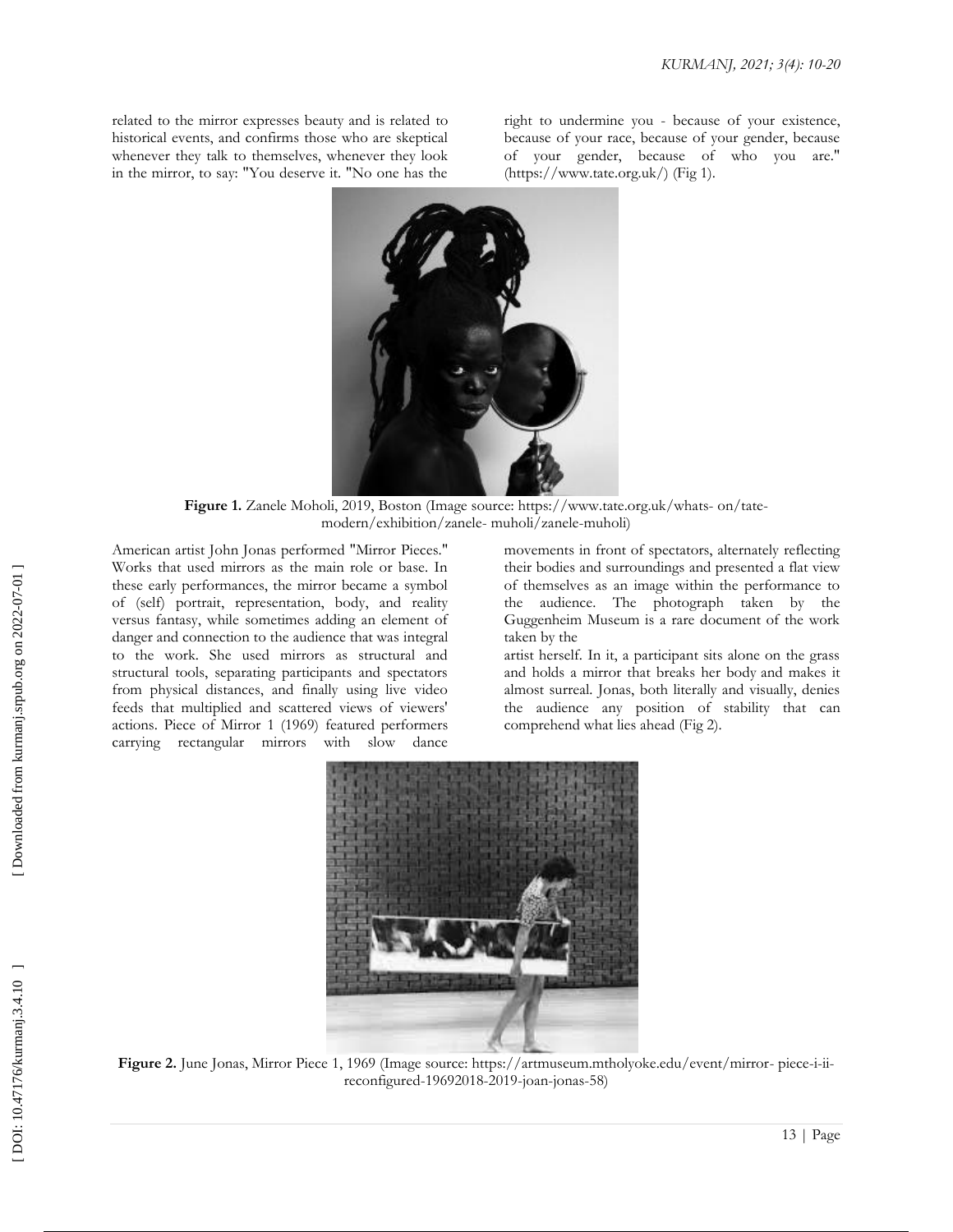Marie Katayama also uses mirrors in her arrangements (Fig 3), as a way of inviting the audience into her world and it makes them feel part of their experience. He uses one of them on top of a cloth mannequin instead of her face. "This somewhat torn body eventually becomes a complete piece when people look in the mirror," explains Katayama. "In this way, it is made up of all these different people. When the mirrors face each other, there is the message of eternity, an infinite loop. "I see that there is coexistence between human beings." (Albo, 2016: 121) .

In Western examples, they play in connection with the use of mirrors or with the magic of illusion and deception in the form of reflection, failure, multiplication and distortion of space or invite viewers to experience materials and processes.



Figure 3. John Jonas, Mirror Piece 1, 1969 (Image source: https://artmuseum.mtholyoke.edu/event/mirror-piece-i-iireconfigured -19692018 -2019 -joan -jonas -58)

#### **The Quality of Mirror Application in the Artworks of Monir Farmanfarmaeian**

Monir Farmanfarmaeian is the only artist in the last forty years to use a combination of mirror work, geometric shapes, motifs and painting behind glass to create her modern works. Her distinctive style, which developed in the late 1940s and 1950s, stems from strong ties to his home country and an internship in New York. Her special style includes a combination of painting behind glass, mirror work, inlay work, Islamic geometry and architectural design. In 2015, Farmanfarmaeian became the first Iranian artist to display her work in a solo exhibition at the Guggenheim Museum. So far, the artist's works have been widely exhibited in Iran, the United States, Europe and the Middle East, including the Museum of Modern Art, the Metropolitan Museum of Art, and the Guggenheim Museum in New York.

Monir Farmanfarmaeian is undoubtedly the most geometric contemporary artist in Iran, whose works have been among the regular and rhythmic forms of geometric arts on the one hand and modernist abstract approaches on the other for a long period of more than half a century. At first glance, the works of Farmanfarmaeian are based on two basic elements; The decorative motifs and the material of the mirror are quite clear that he has taken every turn from traditional Iranian arts or handicrafts and is very much indebted to the art of mirror work. But a deeper look reveals the fact that the inner essence of her s art is not the ornaments and the final, but the essence of geometry. According to her works, Monir Farmanfarmaeian is deeply fascinated by geometry and its irreplaceable order and wisdom. For him, it is a mirror, not a new gender in art and nor is it a new identity with conceptual values, but only a tangible and experienced context for the realization of a geometric system. Mirror work, as much asthe woman connects the progress of Iranian art with her past, also gives a contemporary look to art.

She herself states that her concern has always been to create works that are contemporary with the surrounding environment or speak to the younger generation: "I was trying to find the magic of mirror work, no longer as 'traditional arts', but trying to identify the elements used to create its beauty. In this way, my attitude towards art has also undergone a change" [5: 4].

It is the sublime heritage of Iranian traditional arts and handicrafts that modernly praises Iranian Islamic art and architecture. Micro -geometric photographs in the works of this artist promise to reflect the outside world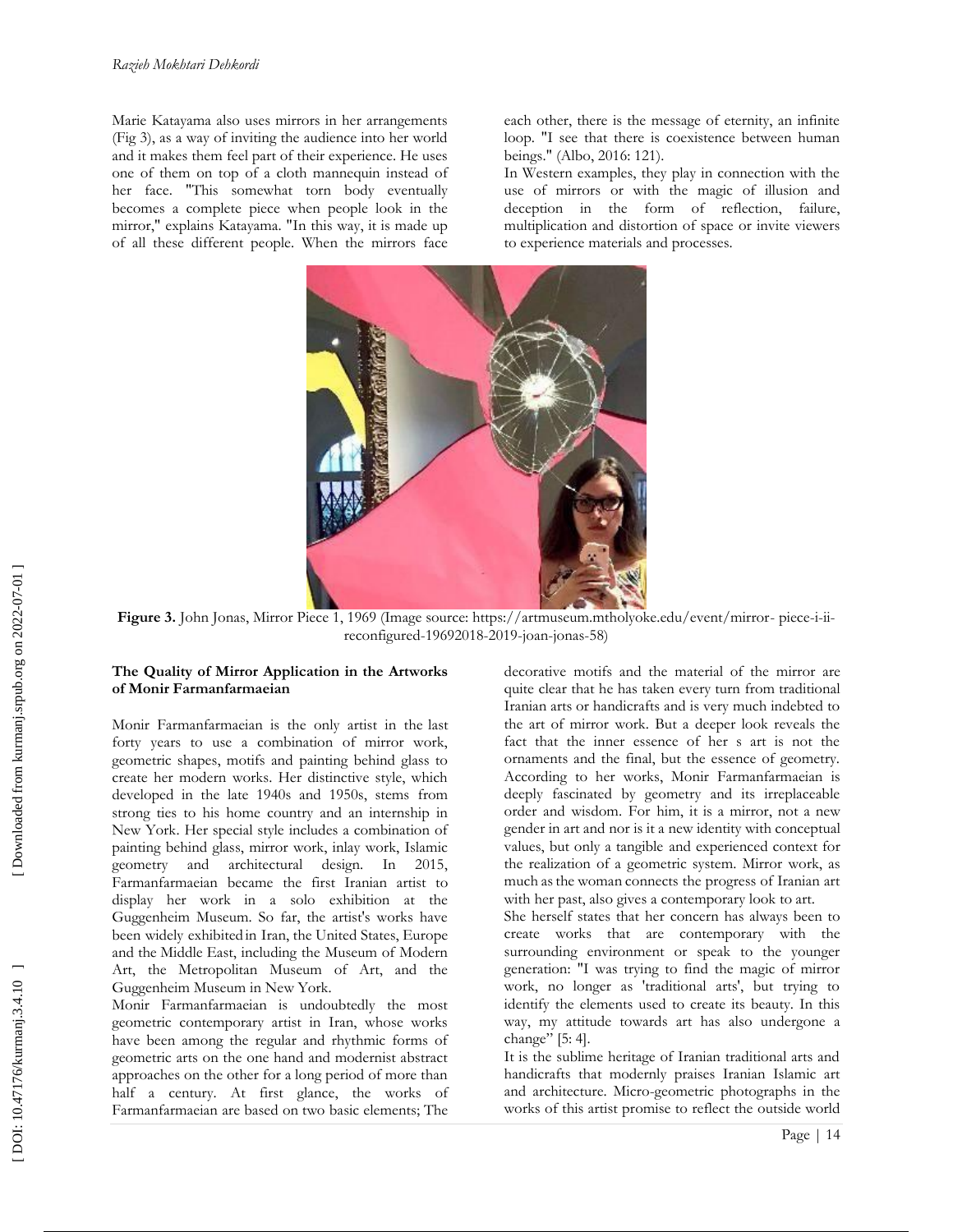and present the image of the audience in the mirror of the Iranian -Islamic and interactive artistic effect. "Monir Farmanfarmaeian's artworks are a paradox of kitsch art and sublime art. "Although the transcendent geometry and allusions of this artist lead to deep concepts and sublime art, on the other hand, the mirror and the painting behind the glass also lead her art to Kate's objects and thus to the realmof pop art." [ 6 ] .

Farmanfarmaeian uses several methods in her works in pre - revolutionary paintings. Attention to flowers with a simple and linear design, and painting of this pictorial object can be seen in the works of this period. In these works, and incidentally in the concept of the volumes of her rituals, which became world - famous, she has presented a decorative approach with an emphasis on a kind of women's art. Describing the works of this artist,

Javad Mojabi writes: "We owe the discovery of this source, that is, the productivity of mirror work in modern art, to Munir; But, unfortunately, her efforts from the beginning to the end remain at the level of discovery, and her presented works as an ornamental tool, adorn the walls of hotels and buildings "[ 7 : 292]. Farmanfarmaeian has often spoken about the importance of hexagons for her artwork. Ordinary hexagons have the same angle and sides. This allows them to be placed side by side to cover a smooth, non slip surface (Fig 4). In addition, regular hexagons are divided into geometric shapes of the same size, such as trapezoids, rhombuses, and triangles. The pictures below show how regular hexagons are divided into two equal parts. Together, these features make it easy to

create complex designs.



**Figure 4 .** Monir Shahroudi Farmanfarmaeian, Third Family: Hexagon, 1102, Mirror, Oil Painting Behind Glass and PVC

Figure 5 depicts bold hexagonal lines, while thinner lines show different methods of dividing a hexagon

into equal parts. By adding more hexagons to the image, you can experience mosaic work.



**Figure 5 .** The hexagonal pattern in the works of Munir Farmanfarmaeian brings to mind the works of Farmanfarmaeian in traditional and modern arts .

However, her artwork is not a dough, but a creative response to her country's artistic traditions. The geometric patterns he uses are outside of traditional mirror work, and he combines the mirror with other materials such as inverted colored glass. In the case of the V&A panel, he used blue glass beads, a traditional spell against the evil eye, to create a pattern of peacock feathers (Fig 6).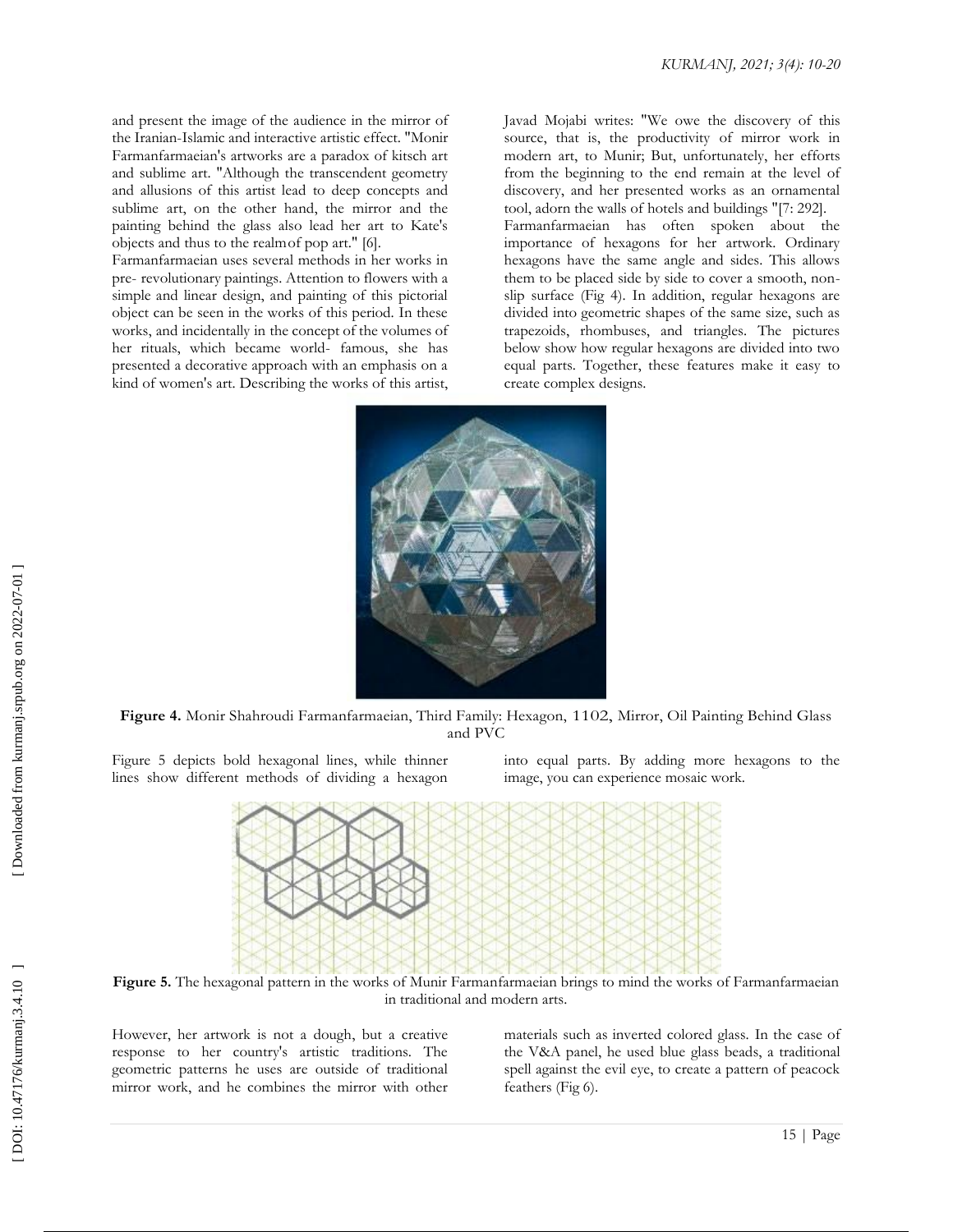The basis of the works of the commanders is to draw geometric patterns on the surface of the paper, so seeing the pages on which the colored and regular lines are placed and creating different forms. Monir Farmanfarmaeian's works are completely rooted in the mathematics and sacred geometry of the Orient, and this geometry, which is known as the basis of beauty, comes with thin colored lines on paper to engage the viewer with the magic of proportions (Fig 7).



Figure 6. The hexagonal pattern in the works of Munir Farmanfarmaeian brings to mind the works of Farmanfarmaeian in traditional and modern arts .



Figure 7. Drawing geometric patterns in the works of Munir Farmanfarmaeian on paper, (Image source: <http://www.honaronline.ir/\)>

Most of the forms used by Monir Farmanfarmaeian are rooted in the designs used under the arches and domes in Islamic architecture. In many of these designs, the square of the room leads to an octagon, hexagon, thirty -two, and finally a circle to build an arch or dome on it. Her compositions are similar to the above designs, closed from the outside and in the shape of a rectangle or polygon of the frame of the painting, but they are open from the inside to lead to different shapes. Some

of the artist's recent works have been opened from the outside and therefore are no longer bound to the rectangle of the painting. In these works, the shape of the painting is in fact the same as the shape of the work. Like the role that sits freely on the background of the wall, as a result of the usual relationship between shape and background seen in any work, here it has become the relationship between the work and the wall, the lines that drew most of the internal divisions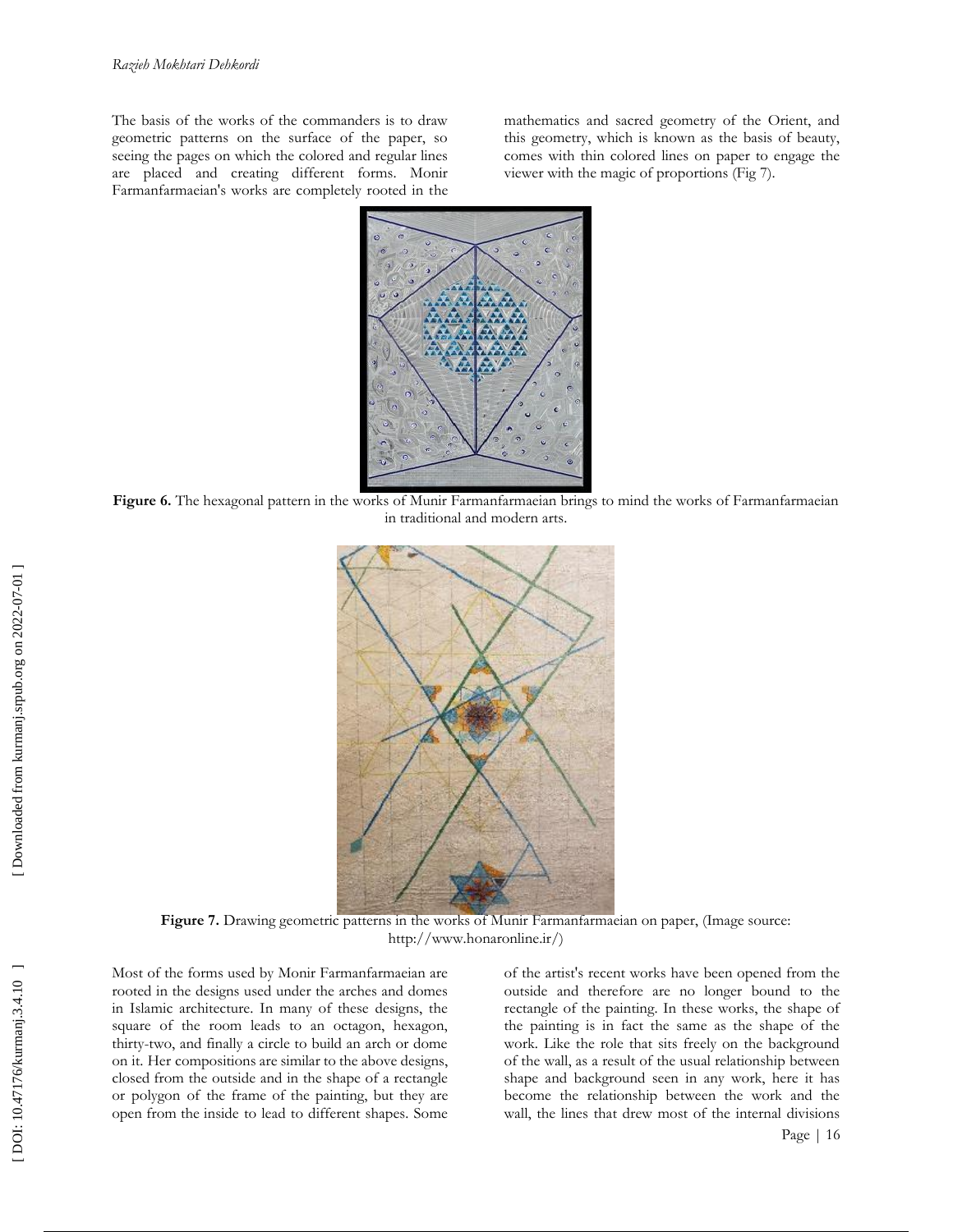of geometric shapes. In these works, they are presented independently of the frame rectangle. From the point of view of the artist's geometric formalism, it can be said that the internal forms of the previous works have now become external. Although the basic rule of composition, symmetry, is still seen. The surface of these relatively thick lines is still covered by small pieces of mirrors, sometimes drawn in the form of curved shapes such as propagating waves (Fig 8).

Monir Farmanfarmaeian takes the mirror from the background of tradition and traditional places and combines it with mathematical wisdom and metaphorical wisdom in order to create countless works at the intersection of two simultaneous approaches, namely pop art and conceptual art. Many of her feathers are intended to demonstrate solutions to an engineering problem, or in other words, the joy of solving a puzzle. Problem solving is intertwined. For example, a geometric solution for reaching from a quadrilateral to an epileptic or how to divide a triangle into an octagon and break it down into a number of triangles. The pleasure of aesthetics in these works seems to be mixed with the pleasure of problem solving. However, it is clear that the solution is absolutely innovative and different from what is common in the geometry of applications and Chinese knots in Iranian Islamic architecture.



**Figure 8.** The works of Munir Farmanfarmaeian, Farmanfarmaeian's works have well presented the art of mirror work in the form of new art. (Image source:<http://www.honaronline.ir/\)>

Munir Shahroudy Farmanfarmaeian is an important figure in Iran in the 1940s, just as he is not among the wave of traditionalism of modern artists, he is uniquely different from all of them. Like the leading artists of the Saqhakhaneh school, he was fascinated by the great heritage of traditional arts and handicrafts of Islamic Iran and constantly tried to achieve a special Iranian modernism by combining ancient elements and old motifs with the structure of modern art. The interest of Farmanfarmaeian in popular culture and its use in creating works of art has created another attraction of this collection (Fig 9).

All geometric forms and combinations ultimately observe absolute order and symmetry to implicitly point to the mysteries of wisdom and order throughout the universe. In some of Farmanfarmaeian's artworks, although the geometry and sublime hints of those works lead the artist to deep concepts and sublime art, but on the other hand, the combined works with intermediaries such as mirrors and paintings behind glass lead her art to kitsch objects and thus draws it into the realm of pop art. A prototype of such an approach is the collection of mirror -covered spheres, which have been produced since the early 1970s and were generally referred to as mirror balls. They are created on more or less different sites, often close to a soccer ball, and in a variety of geometric designs. Regardless of their undeniable resemblance to sports balls, their temporal allusion to the mirror spheres that rotate in nightclubs and discos to refract light and create excitement, with this paradox of kitsch art in these works and references. They are manifest to popular culture and pop (Fig 10) .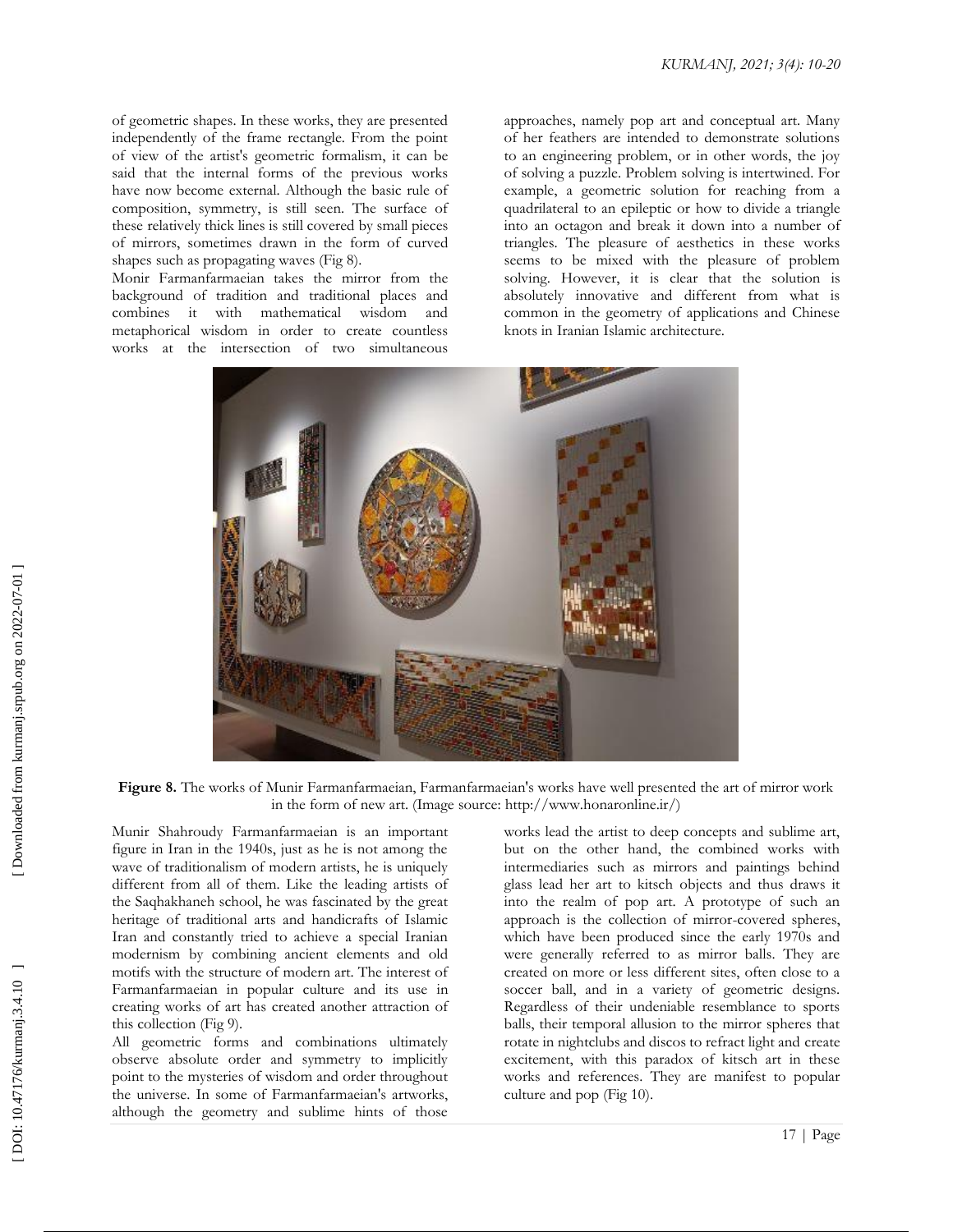

**Figure 9 .** The works of Munir Farmanfarmaeian, the works of Farmanfarmaeian have well presented the art of mirror work in the form The works



**Figure 10 .** Mirror balls, Monir Farmanfarmaeian, (Image source:<http://www.honaronline.ir/\)>

All geometric forms and combinations ultimately observe absolute order and symmetry to implicitly point to the mysteries of wisdom and order throughout the universe. The peak of this absolute order can be seen in the form of a circle, which can be found in abundance in her artworks. It is an integrated, complete and infinite geometric shape and that is why it is introduced as a symbol of eternity. Circle meanwhile. The artist has also entered into curved lines and plant shapes.These forms at times allude to the cosmic mysteries and geometric wisdom in the galaxy system, thus elevating the concept of the art of geometric anticipation from a regular network of writings similar to decorative patterns to a rationalistic worldview.

The art of mirror work in Shahroudy Farmanfarmaeian's works in the multicultural world and the more dynamic environment of New York compared to the interior of Iran, is considered an interesting idea and postmodernist approach and therefore has always been increasingly welcomed. In this perspective, both the exotic appearance of mirror work and the complex geometry of Eastern Islam, and these works, as a kind of Iranian -Islamic pop art have been very popular.

Interaction in Farmanfarmaeian's works has a postmodern artistic quality. The micro -geometric components in the artist's works cause the refraction and failure of the image in the ritual, and as a result, the shape is distorted and shows the outside world. In the center of this world is naturally the viewer of the work who sees her broken and shattered image in the painting. An important part of the conceptual capacity of the artist's work is to reflect the outside world and present the image of the audience inside the mirror, which gives her works an interactive artistic effect. The mirror, as a special material of postmodernist art, undoubtedly contains metaphysical references that are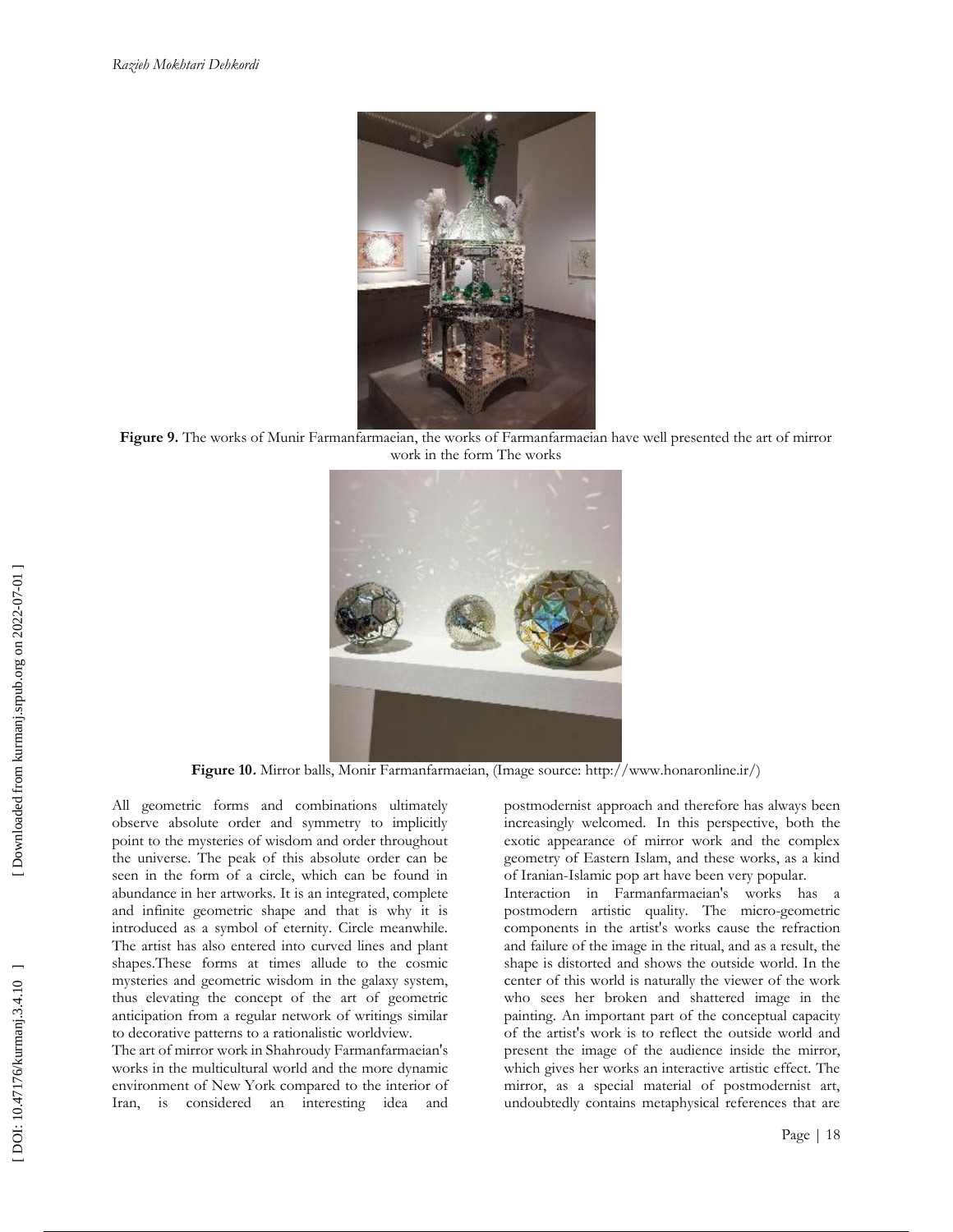rooted in Iranian culture in metaphorical wisdom and Persian literature, and from this perspective has always been associated with concepts such as enlightenment, purity, luck, transparency and honesty. At the same time, what reflects the mirror in front of the person is also important, especially since it provides an honest and flawless picture of the truth.

Table 1 compares the Iranian -Islamic mirror work and the works of Monir Shahroudi Farmanfarmaeian to determine the degree of overlap between these two types of art.

#### **Table 1**

|--|

|                                                  |                                         | Iranian-Islamic Artworks of Monir |                             |
|--------------------------------------------------|-----------------------------------------|-----------------------------------|-----------------------------|
| Indicators                                       | <b>Compared Issue</b>                   |                                   | mirror work Farmanfarmaeian |
| Analysis of Form                                 | Geometric elements                      |                                   | $^\star$                    |
|                                                  | Decomposition of form and space         | $\ast$                            | $^\ast$                     |
| Visual synchronization                           | Multi-dimensional space creation        | $\ast$                            | $\ast$                      |
|                                                  | Simultaneity and location               | $^\ast$                           | $^\ast$                     |
| Motion dynamism                                  | Accumulation and absorption of elements | $\ast$                            | $^{\ast}$                   |
|                                                  | Simultaneous movement of light form     | $^{\ast}$                         | $^\ast$                     |
| Interaction with the audience Active interaction |                                         | $\ast$                            | $\ast$                      |
|                                                  | Metaphorical interaction                | $^\ast$                           | $^\ast$                     |

#### **Conclusion**

Mirrors, and their reflective quality, have innumerable semantic loads. Therefore, mirror art can take many forms. In Western culture, some artists prefer to use Narcissus' legacy - forcing their audiences to confront themselves and their physical existence by reflecting on those who see their art. Meanwhile, others decide to discover the power of the mirror - distorting and distorting spatial perception through minor changes in the level of the environment. Whatever the motivation, the use of mirrors in the art of magic restrains reflection to construct ever -evolving narratives about our understanding of ourselves and our understanding of the world around us.

Monir Shahroudy Farmanfarmaeian's artistic thought is a new look at ancient traditional art, re-reading one of the applied arts of Iran, namely Islamic mirror work. Recreating the art of mirror work in the works of the commanders is a postmodernist idea. This return to self is not only a historical return, but also a reference to art in its surroundings in everyday life and a popular and traditional aesthetic. Her art, as much as it is based on modernist discourse, can be identified in postmodern currents, such as conceptual, pop and minimal art, by celebrating the art of Iranian -Islamic mirror work and contains metaphysical allusions with the capacity to present the concept of art. Farmanfarmaeian combines the exotic effect of Iranian mirror work with the complex geometry of Eastern Islam in a pop way and creates works that are admirable to a global audience.

Farmanfarmaeian uses the mirror as an interactive material with the visitor of the work, as a special material of postmodernist art and containing metaphysical references, and the subconscious mind of the audience to Islamic holy places such as the shrines of Imams and

Islamic arts. Like Chinese knots, arches, Mogharnas work and Islamic architecture.

By comparing the art of Islamic Iranian mirror work and the works of Monir Shahroudy Farmanfarmaeian, we can see the overlap of the components of these two arts, how Farmanfarmaeian uses these components well; Indicators such as form analysis, visual synchronicity, dynamism of movement and interaction with the audience have all been used in the works of this Iranian artist in a postmodern way and have spiritual and metaphorical allusions due to the use of the mirror material.

#### **References**

1. Poor Zarrin R, Javani A. A comparative study of visual signs in Iranian mirrorwork and photoclage art. *J Fin Art Vis Art.* 2014; 19( 4): 81 -92.

2. Kiani MY. Decorations related to Iranian architecture of the Islamic period. Tehran: Cultural Heritage Organization of the Country. 1997 .

3. Samsar MH, Zaka Y . Mirror work. The great Islamic encyclopedia. Tehran: The Great Islamic Encyclopedia Center . 1995 .

4. Pope, Arthur Opham . Prominent stages in the architectural arrangement of today's Iran . In : Goldak J. A tour of Iranian handicrafts. Translated by Hamid Enayat. Tehran: National Bank of Iran . 1976 .

5. Shahroudi Farmanfarmaeian M . Selected Works, Tehran, Nazar Publishing. 2008 .

6. Sami Azar A . The Birth of Iranian Modernism, Tehran, Nazar Publishing. 2017 .

7. Mojabi J . Ninety years of innovation in Iranian visual arts . Tehran: Peykareh Publishing. 2016; 2 .

8. Mohammad Reza. Illustrated Dictionary of Iranian